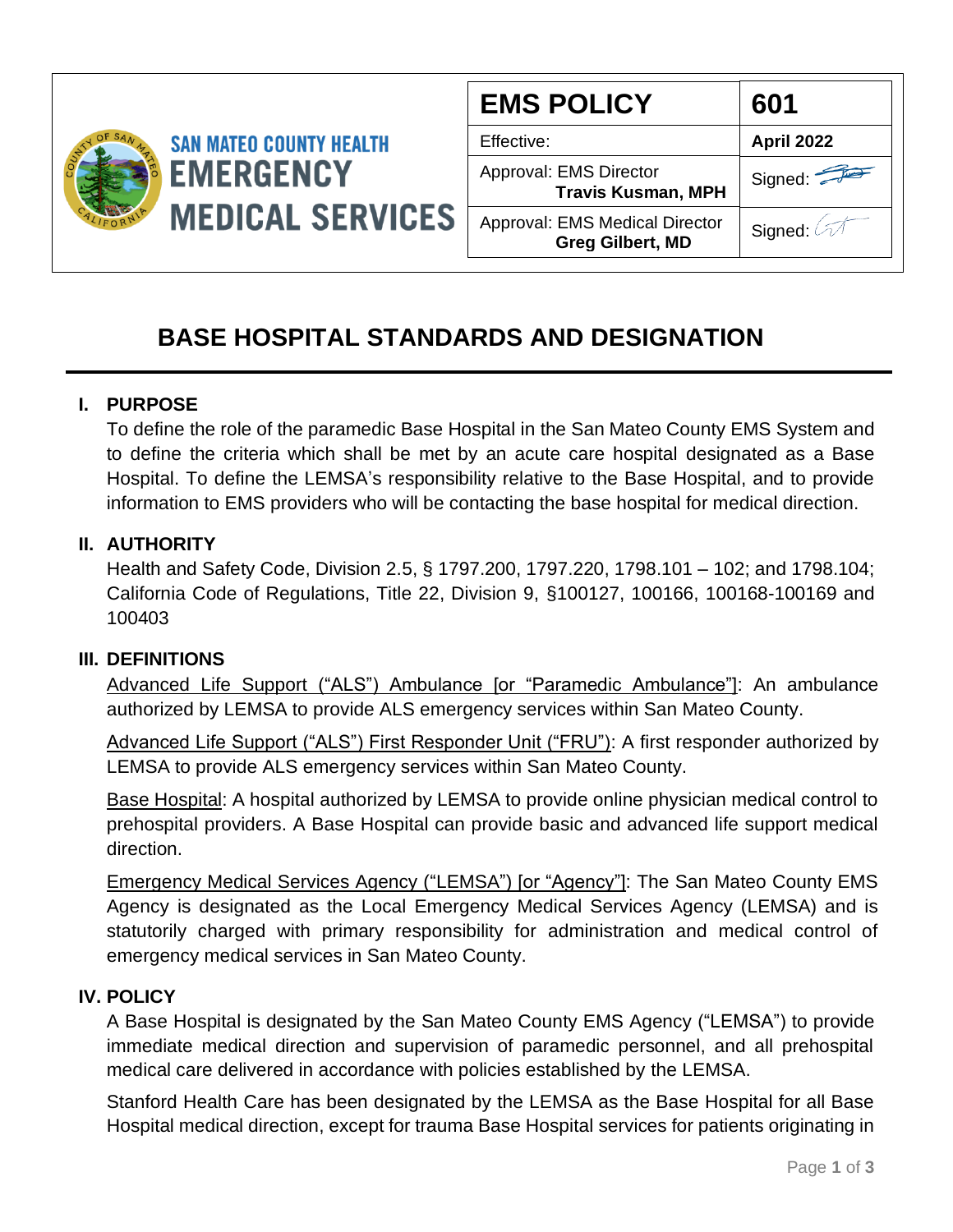|                                                                               | <b>EMS POLICY</b>                                         | 601               |
|-------------------------------------------------------------------------------|-----------------------------------------------------------|-------------------|
| <b>SAN MATEO COUNTY HEALTH</b><br><b>EMERGENCY</b><br><b>MEDICAL SERVICES</b> | Effective:                                                | <b>April 2022</b> |
|                                                                               | Approval: EMS Director<br><b>Travis Kusman, MPH</b>       | Signed: $\approx$ |
|                                                                               | Approval: EMS Medical Director<br><b>Greg Gilbert, MD</b> | Signed:           |

the Northern portion of the County who are destined to Zuckerberg San Francisco General ("ZSFG") in accordance with T01 – Trauma Triage.

### **V. REQUIREMENTS**

A Base Hospital approved and designated by LEMSA shall:

- A. Have the capability to provide, at all times, radio and telephone communication with the capability to record the communications between the Base Hospital and prehospital personnel;
- B. All communications between the Base Hospital and a Paramedic ambulance or FRU for purposes of medical direction shall be provided by a Base Hospital physician by radio or phone;
- C. Designate a Base Hospital Coordinator who will serve on various EMS Committees related to prehospital care;
- D. Designate a Base Hospital Medical Director who shall be a physician on the hospital staff, licensed by the State of California and have experience in emergency medical care. The Medical Director shall:
	- a. Be regularly assigned to the Emergency Department;
	- b. Have experience and knowledge in Base Hospital radio operations;
	- c. Be responsible for overall medical control and supervision of the ALS program within the Base Hospital's area of responsibility including review of the patient care records, paramedic education through tape reviews and continuous performance improvement activities;
	- d. Be responsibile for reporting deficiencies in patient care to the EMS Agency;
	- e. Attend EMS Agency Medical Advisory Committee (MAC) and any other committees as deemed necessary by the EMS Agency Medical Director; and
	- f. Provide relevant education to and quality assurance oversight of emergency department staff delivering and supporting Base Hospital operations.
- E. The Base Hospital shall enter into a written agreement with the LEMSA indicating the commitment of hospital administration, medical staff and emergency department staff to meet requirements for program participation as specified by State regulations and LEMSA policies and procedures. Further requirements are outlined in the agreement.